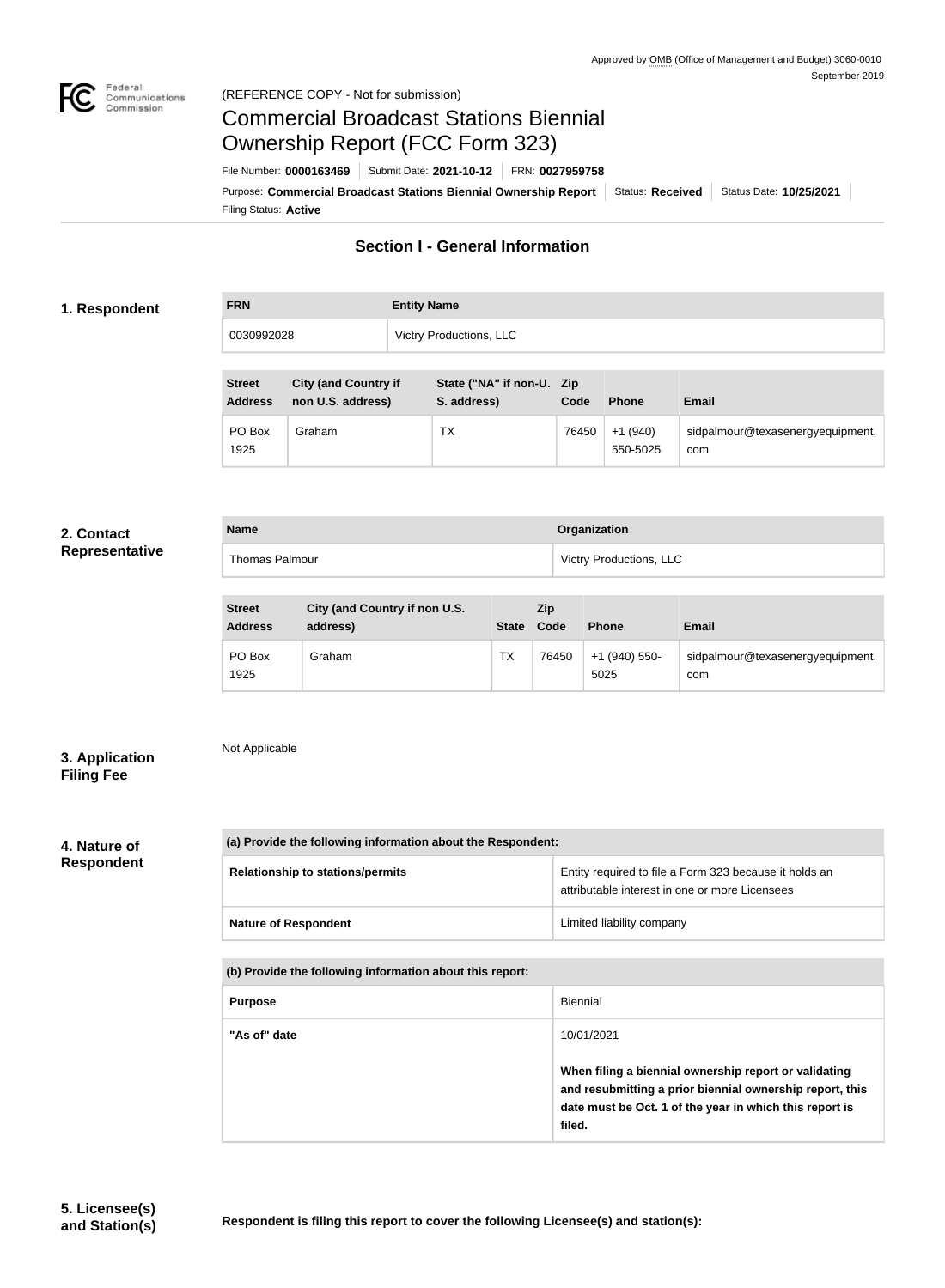| Licensee/Permittee Name     |                  |                  | <b>FRN</b>   |                |
|-----------------------------|------------------|------------------|--------------|----------------|
| Positive Radio Network, LLC |                  | 0027959758       |              |                |
|                             |                  |                  |              |                |
| Fac. ID No.                 | <b>Call Sign</b> | <b>City</b>      | <b>State</b> | <b>Service</b> |
| 198776                      | <b>KCKB</b>      | <b>MORAN</b>     | <b>TX</b>    | FM             |
| 198777                      | <b>KBLY</b>      | <b>NEWCASTLE</b> | <b>TX</b>    | FM             |

# **Section II – Biennial Ownership Information**

#### Licensee Respondents that hold authorizations for one or more full power television, AM, and/or FM stations should list all contracts and other instruments set forth in 47 C.F.R. Section 73.3613(a) through (c) for the facility or facilities listed on this report. In addition, attributable Local Marketing Agreements (LMAs) and attributable Joint Sales Agreements (JSAs) must be disclosed by the licensee of the brokering station on its ownership report. If the agreement is an attributable LMA, an attributable JSA, or a network affiliation agreement, check the appropriate box. Otherwise, select "Other." Non-Licensee Respondents, as well as Licensee Respondents that only hold authorizations for Class A television and/or low power television stations, should select "Not Applicable" in response to this question.

Not Applicable.

#### **2. Ownership Interests**

**1. 47 C.F.R. Section 73.3613** 

**and Other Documents**

> **(a)** Ownership Interests. This Question requires Respondents to enter detailed information about ownership interests by generating a series of subforms. Answer each question on each subform. The first subform listing should be for the Respondent itself. If the Respondent is not a natural person, also list each of the officers, directors, stockholders, non-insulated partners, non-insulated members, and any other persons or entities with a direct attributable interest in the Respondent pursuant to the standards set forth in 47 C.F.R. Section 73.3555. (A "direct" interest is one that is not held through any intervening companies or entities.) List each interest holder with a direct attributable interest in the Respondent separately.

Leave the percentage of total assets (Equity Debt Plus) field blank for an interest holder unless that interest holder has an attributable interest in the Respondent solely on the basis of the Commission's Equity Debt Plus attribution standard, 47 C.F.R. Section 73.3555, Note 2(i).

In the case of vertical or indirect ownership structures, list only those interests in the Respondent that also represent an attributable interest in the Licensee(s) for which the report is being submitted.

Entities that are part of an organizational structure that includes holding companies or other forms of indirect ownership must file separate ownership reports. In such a structure do not report, or file a separate report for, any interest holder that does not have an attributable interest in the Licensee(s) for which the report is being submitted.

Please see the Instructions for further detail concerning interests that must be reported in response to this question.

The Respondent must provide an FCC Registration Number for each interest holder reported in response to this question. Please see the Instructions for detailed information and guidance concerning this requirement.

| <b>FRN</b>         | 0030992028                          |                      |
|--------------------|-------------------------------------|----------------------|
| <b>Entity Name</b> | Victry Productions, LLC             |                      |
| <b>Address</b>     | PO Box                              | 1925                 |
|                    | <b>Street 1</b>                     |                      |
|                    | <b>Street 2</b>                     |                      |
|                    | <b>City</b>                         | Graham               |
|                    | State ("NA" if non-U.S.<br>address) | <b>TX</b>            |
|                    | <b>Zip/Postal Code</b>              | 76450                |
|                    | Country (if non-U.S.<br>address)    | <b>United States</b> |
|                    |                                     |                      |

#### **Ownership Information**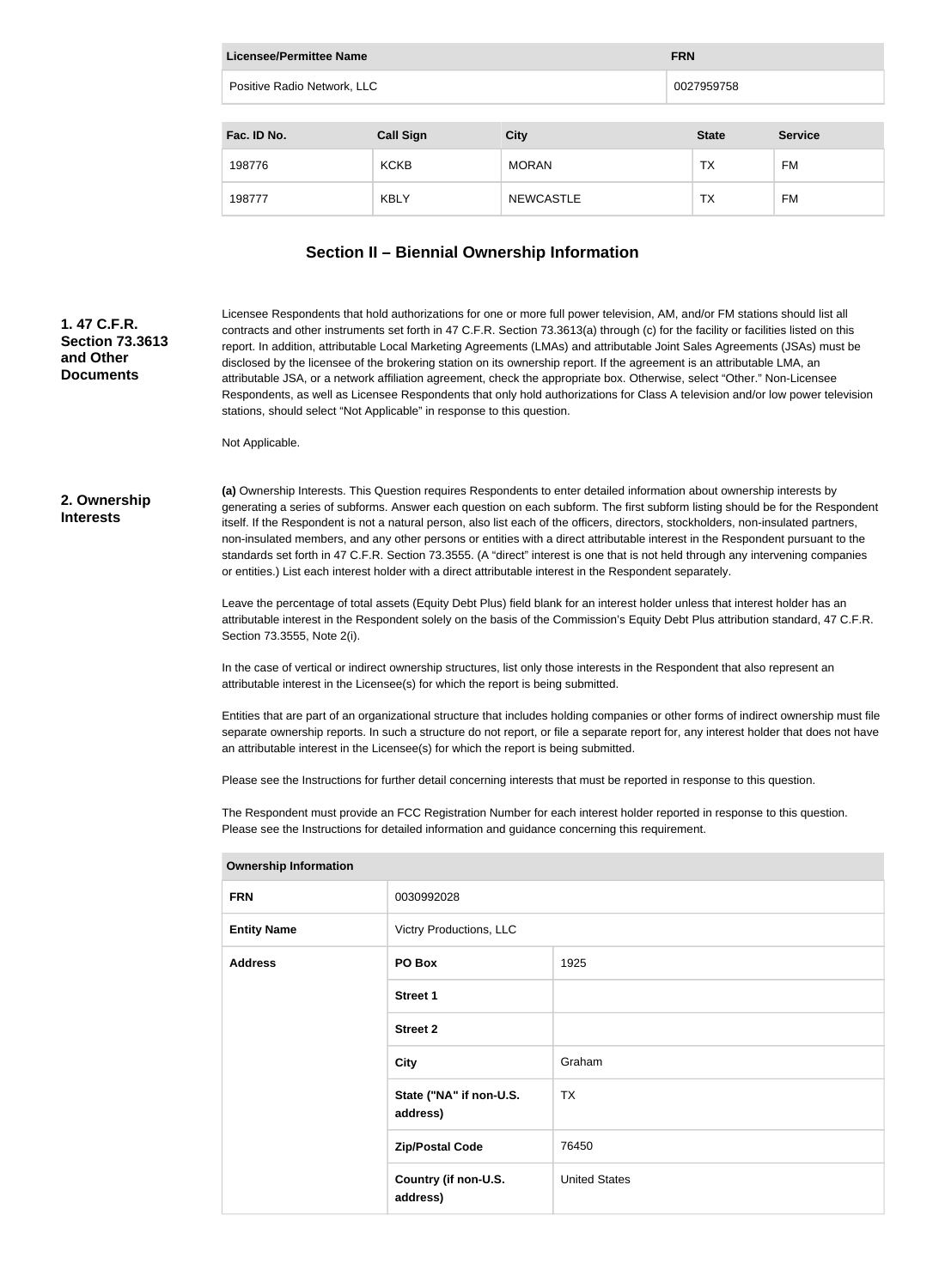| <b>Listing Type</b>                                     | Respondent                                                                           |                                                         |     |
|---------------------------------------------------------|--------------------------------------------------------------------------------------|---------------------------------------------------------|-----|
| <b>Positional Interests</b><br>(check all that apply)   | Respondent                                                                           |                                                         |     |
| <b>Tribal Nation or Tribal</b><br><b>Entity</b>         | Interest holder is not a Tribal nation or Tribal entity                              |                                                         |     |
| <b>Interest Percentages</b><br>(enter percentage values | Voting                                                                               | $0.0\%$<br><b>Jointly Held?</b><br><b>No</b><br>$0.0\%$ |     |
| from 0.0 to 100.0)                                      | <b>Equity</b>                                                                        |                                                         |     |
|                                                         | <b>Total assets (Equity Debt</b><br>Plus)                                            | $0.0\%$                                                 |     |
| that do not appear on this report?                      | Does interest holder have an attributable interest in one or more broadcast stations |                                                         | No. |

| <b>Ownership Information</b>                              |                                                                                      |                                     |    |  |
|-----------------------------------------------------------|--------------------------------------------------------------------------------------|-------------------------------------|----|--|
| <b>FRN</b>                                                | 0030992259                                                                           |                                     |    |  |
| <b>Name</b>                                               | Vicki L. Palmour                                                                     |                                     |    |  |
| <b>Address</b>                                            | PO Box                                                                               | 1925                                |    |  |
|                                                           | <b>Street 1</b>                                                                      |                                     |    |  |
|                                                           | <b>Street 2</b>                                                                      |                                     |    |  |
|                                                           | <b>City</b>                                                                          | Graham                              |    |  |
|                                                           | State ("NA" if non-U.S.<br>address)                                                  | <b>TX</b>                           |    |  |
|                                                           | <b>Zip/Postal Code</b>                                                               | 76450                               |    |  |
|                                                           | Country (if non-U.S.<br>address)                                                     | <b>United States</b>                |    |  |
| <b>Listing Type</b>                                       | Other Interest Holder                                                                |                                     |    |  |
| <b>Positional Interests</b><br>(check all that apply)     | LC/LLC/PLLC Member                                                                   |                                     |    |  |
| Citizenship, Gender,                                      | <b>Citizenship</b>                                                                   | <b>US</b>                           |    |  |
| <b>Ethnicity, and Race</b><br><b>Information (Natural</b> | Gender                                                                               | Female                              |    |  |
| Persons Only)                                             | <b>Ethnicity</b>                                                                     | Not Hispanic or Latino              |    |  |
|                                                           | Race                                                                                 | White                               |    |  |
| <b>Interest Percentages</b><br>(enter percentage values   | Voting                                                                               | 50.0%<br><b>Jointly Held?</b><br>No |    |  |
| from 0.0 to 100.0)                                        | <b>Equity</b>                                                                        | 50.0%                               |    |  |
|                                                           | <b>Total assets (Equity Debt</b><br>Plus)                                            | 50.0%                               |    |  |
| that do not appear on this report?                        | Does interest holder have an attributable interest in one or more broadcast stations |                                     | No |  |

### **Ownership Information**

| <b>FRN</b><br>n<br>. |
|----------------------|
|----------------------|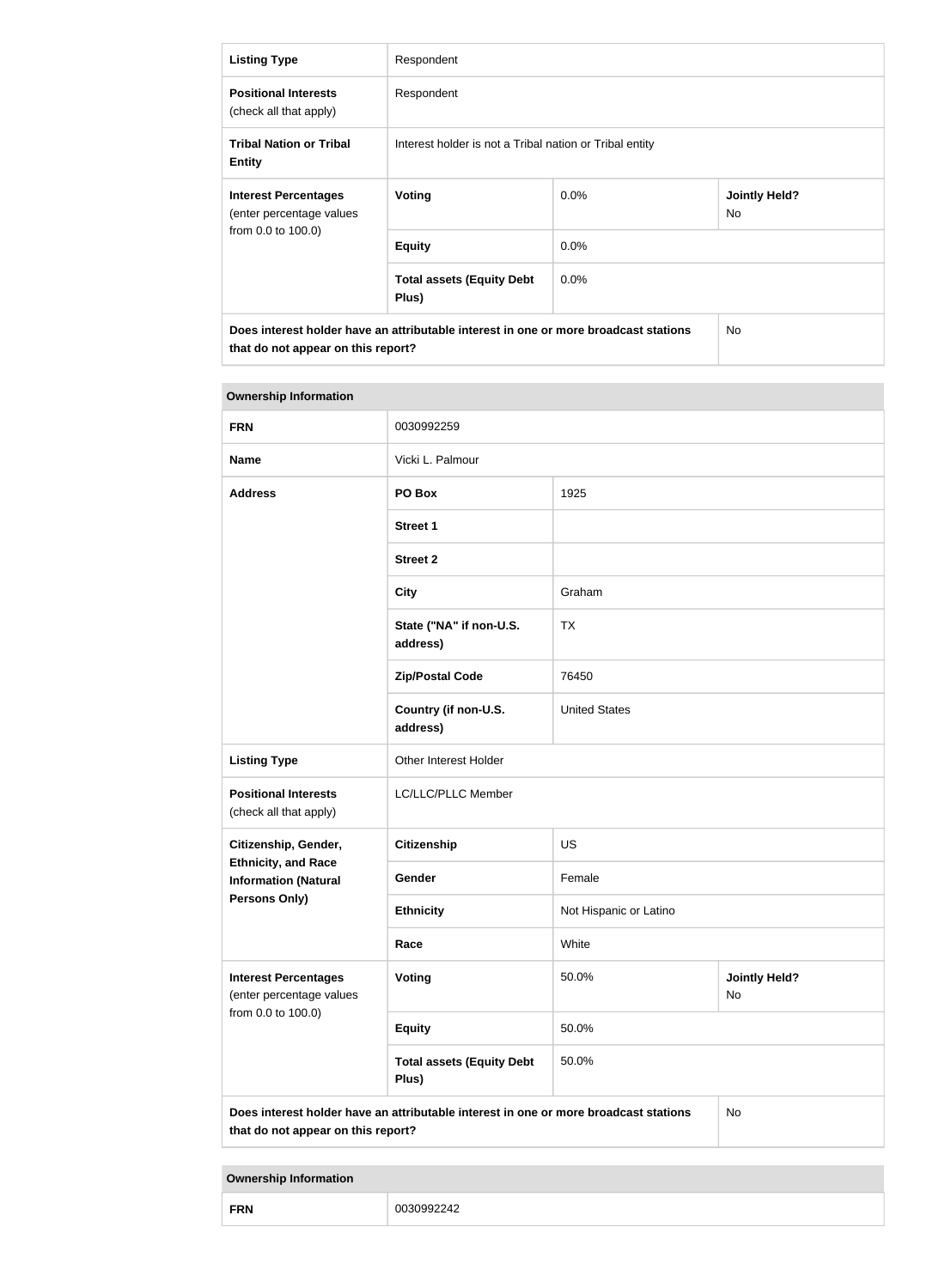| <b>Name</b>                                                                                                                                         | Thomas S. Palmour                         |                        |                            |  |
|-----------------------------------------------------------------------------------------------------------------------------------------------------|-------------------------------------------|------------------------|----------------------------|--|
| <b>Address</b>                                                                                                                                      | PO Box                                    | 1925                   |                            |  |
|                                                                                                                                                     | <b>Street 1</b>                           |                        |                            |  |
|                                                                                                                                                     | <b>Street 2</b>                           |                        |                            |  |
|                                                                                                                                                     | <b>City</b>                               | Graham                 |                            |  |
|                                                                                                                                                     | State ("NA" if non-U.S.<br>address)       | TX                     |                            |  |
|                                                                                                                                                     | <b>Zip/Postal Code</b>                    | 76450                  |                            |  |
|                                                                                                                                                     | Country (if non-U.S.<br>address)          | <b>United States</b>   |                            |  |
| <b>Listing Type</b>                                                                                                                                 | Other Interest Holder                     |                        |                            |  |
| <b>Positional Interests</b><br>(check all that apply)                                                                                               | LC/LLC/PLLC Member                        |                        |                            |  |
| Citizenship, Gender,<br><b>Ethnicity, and Race</b><br><b>Information (Natural</b><br>Persons Only)                                                  | <b>Citizenship</b>                        | <b>US</b>              |                            |  |
|                                                                                                                                                     | <b>Gender</b>                             | Male                   |                            |  |
|                                                                                                                                                     | <b>Ethnicity</b>                          | Not Hispanic or Latino |                            |  |
|                                                                                                                                                     | Race                                      | White                  |                            |  |
| <b>Interest Percentages</b><br>(enter percentage values<br>from 0.0 to 100.0)                                                                       | <b>Voting</b>                             | 50.0%                  | <b>Jointly Held?</b><br>No |  |
|                                                                                                                                                     | <b>Equity</b>                             | 50.0%                  |                            |  |
|                                                                                                                                                     | <b>Total assets (Equity Debt</b><br>Plus) | 50.0%                  |                            |  |
| Does interest holder have an attributable interest in one or more broadcast stations<br>that do not appear on this report?                          |                                           |                        | No                         |  |
|                                                                                                                                                     |                                           |                        |                            |  |
| (b) Respondent certifies that any interests, including equity, financial, or voting<br>interests, not reported in this filing are non-attributable. | Yes                                       |                        |                            |  |

If "No," submit as an exhibit an explanation.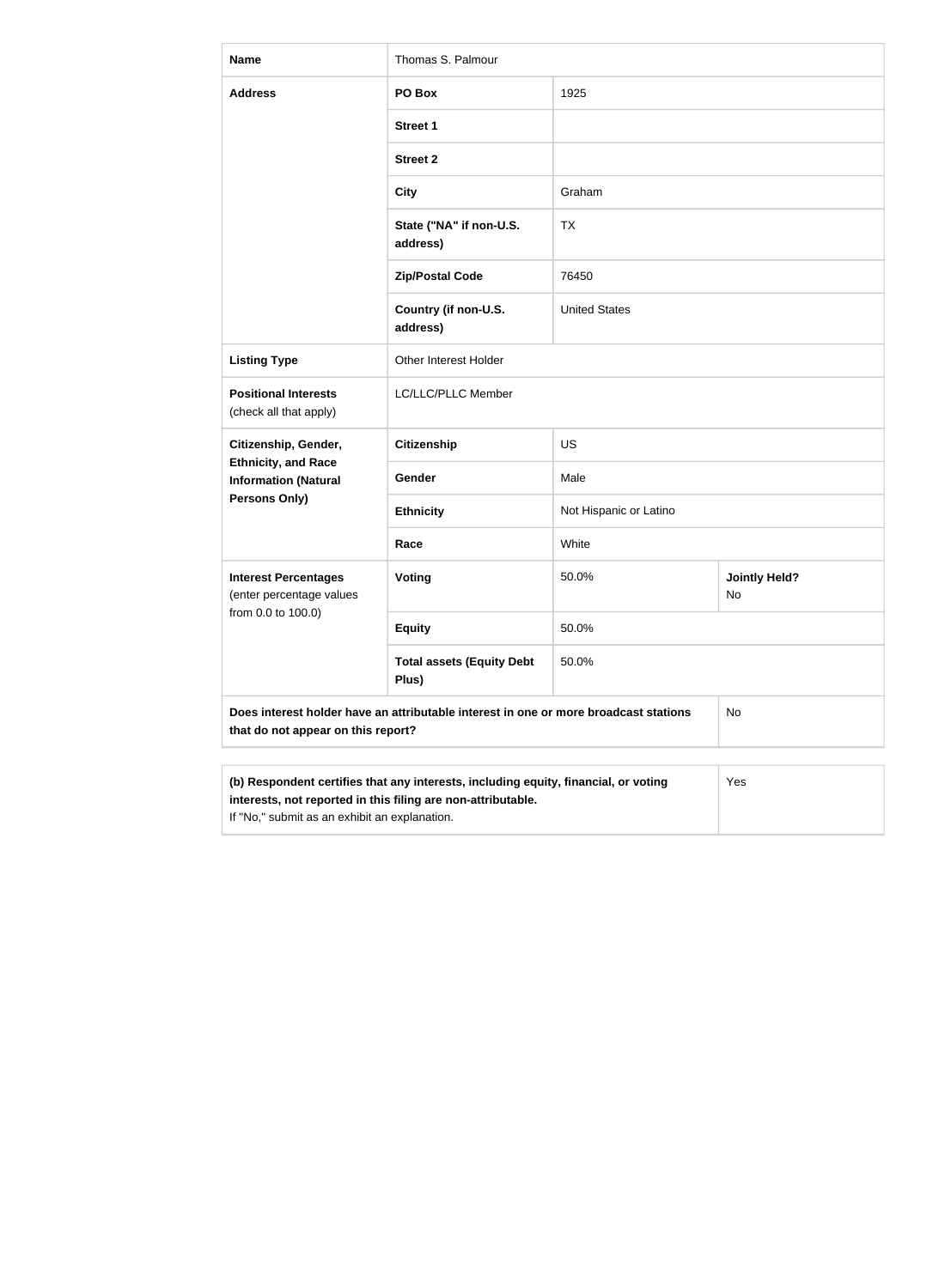

**(d) Are any of the individuals listed as an attributable interest holder in the Respondent married to each other or related to each other as parentchild or as siblings?** Yes

If "Yes," provide the following information for each such the relationship.

| <b>Family Relationships</b> |            |             |                  |  |
|-----------------------------|------------|-------------|------------------|--|
| <b>FRN</b>                  | 0030992259 | <b>Name</b> | Vicki L Palmour  |  |
| <b>FRN</b>                  | 0030992242 | <b>Name</b> | Thomas S Palmour |  |
| Relationship                | Spouses    |             |                  |  |

| (e) Is Respondent seeking an attribution exemption for any officer or director with<br>duties wholly unrelated to the Licensee(s)?                                                                                             | No |
|--------------------------------------------------------------------------------------------------------------------------------------------------------------------------------------------------------------------------------|----|
| If "Yes," complete the information in the required fields and submit an Exhibit fully describing<br>that individual's duties and responsibilities, and explaining why that individual should not be<br>attributed an interest. |    |